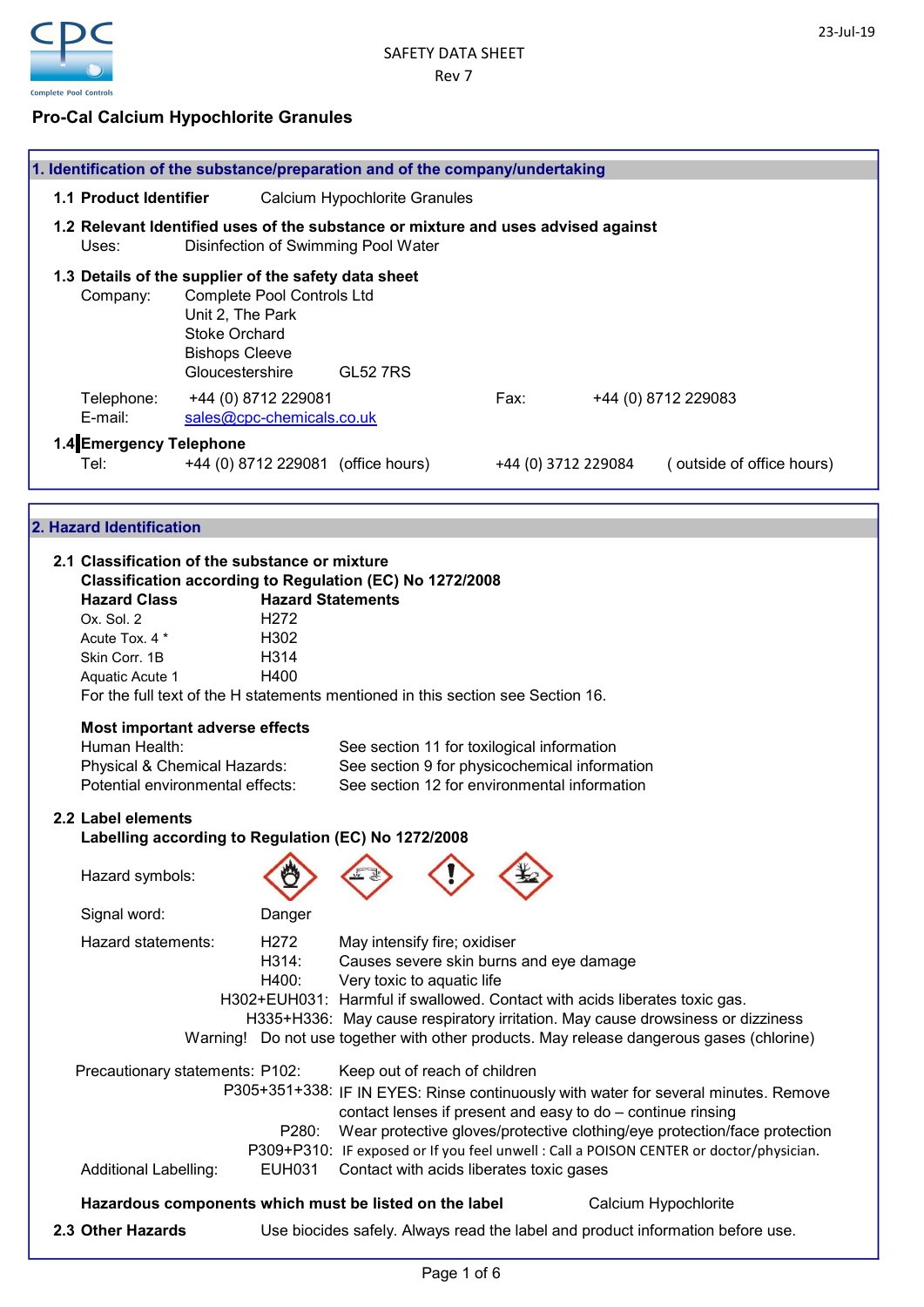Trade Name: Calcium Hypochlorite Granules

### 3. Composition/information on ingredients

| 3.1 Mixtures         | Calcium Hypochlorite |  |                                |                                                      |
|----------------------|----------------------|--|--------------------------------|------------------------------------------------------|
| <b>Chemical Name</b> | $\%$                 |  | <b>CAS No ENICS No Hazards</b> |                                                      |
| Calcium Hypochlorite |                      |  |                                | 70 - 100% 7778-54-3 231-908-7 H272, H302, H314, H400 |

#### 4. First Aid measures

### 4.1 Description of first aid measures

- IF INHALED: Remove victim to fresh air and keep at rest in a position comfortable for breathing. - IF ON SKIN (or hair): Remove/Take off immediately all contaminated clothing. Rinse skin with water/shower
- IF IN EYES: Rinse cautiously with water for several minutes. Remove contact lenses, if present and easy to do so. Continue rinsing.
- IF SWALLOWED: Rinse mouth. Do NOT induce vomiting
- Get medical advice/attention

## 4.2 Most important symptoms and effects, both acute and delayed

- Symptoms and effects Can cause damage to the eyes and skin
	- Prolonged skin or eye contact may cause chemical burns
	- In cases of severe exposure, breathing difficulty may develop

### 4.3 Indication of immediate medical attention and special treatment needed Treat symptomatically

#### 5. Fire fighting measures

#### 5.1 Extinguishing media:

- In case of fire: use carbon dioxide for extinction
- DO NOT USE dry extinguishers containing ammonium compounds such as dry powder

#### 5.2 Special hazards arising from the substance or mixture

Calcium Hypochlorite is both a strong oxidiser and is chemically reactive with many substances. Strong oxidisers are capable of intensifying a fire once started; because of this any contamination of the product with other substances by spill or otherwise should be avoided.

#### 5.2 Special hazards arising from the substance or mixture

- Gives off irritating or toxic fumes (or gases) in a fire.
- Exposure to decomposition products may be a hazard to health
- See Section 10.6

#### 5.3 Advice for fire-fighters

- Wear protective clothing as per section 8

### Special protective equipment:

- Wear self-contained breathing apparatus (SCBA). Wear full protective clothing including chemical protection suit
- In case of fire: Evacuate area. Fight fire remotely due to the risk of explosion

#### 6. Accidental release Measures

## 6.1 Personal precautions, protective equipment and emergency procedures

- Wear protective clothing as per section 8

- Evacuate the area and keep personnel upwind
- Avoid raising dust
- Avoid contact with combustible material

## 6.2 Environmental precautions

- Avoid release to the environment
- Do not allow to enter public sewers and watercourses
- If contamination of drainage systems or water courses is unavoidable, immediately inform appropriate authorities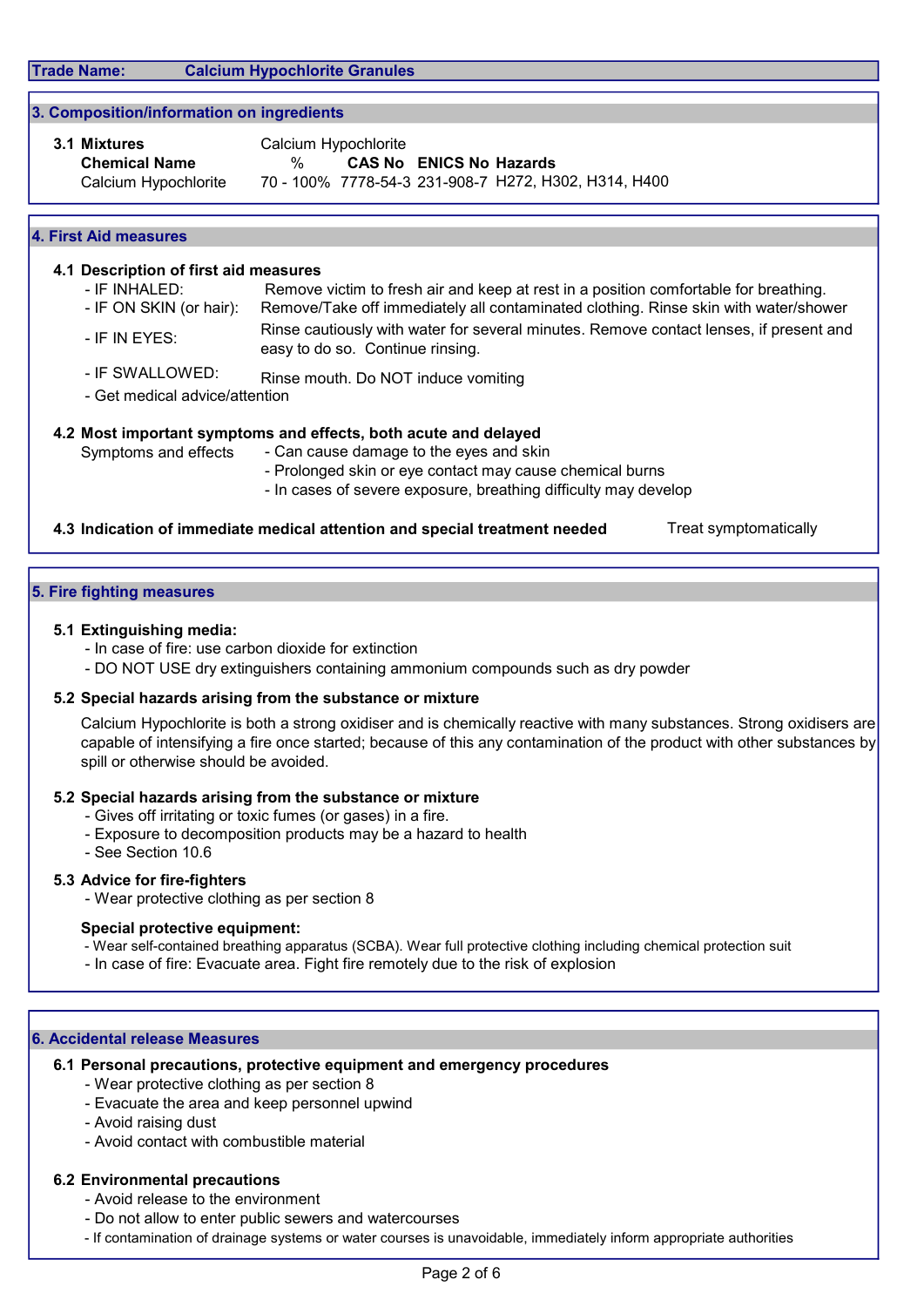### 6. Accidental release Measures

#### 6.3 Methods and materials for containment and cleaning up

- Place in appropriate container
- Seal containers and label them
- Remove contaminated material to safe location for subsequent disposal
- Do not absorb spillage in sawdust or other combustible material
- Ventilate the area and wash spill site after material pick-up is complete

### 6.4 Reference to other sections

See Section 7 & 8for information on Personal protective equipment See Section 1 for emergency contact information See section 13 for waste treatment information

### 7. Handling and storage

### 7.1 Precautions for safe handling

- Do not mix with any other products
- Ensure adequate ventilation
- Avoid contact with skin and eyes.
- Avoid breathing dust/fume/gas/mist/vapours/spray.
- Do not eat, drink or smoke when using this product
- Wash thoroughly after handling.

### 7.2 Conditions for safe storage, including any incompatibilities.

- Store away from other materials.
- Keep only in original container
- Store in a dry place.
- Protect from moisture
- Store in a well-ventilated place. Keep cool.
- Do not store above 35 °C
- Keep away from foodstuff.
- Keep away from acid.
- Keep away from reducing agents

#### 7.3 Specific end uses

- No information available

## 8. Exposure control/personal protection

#### 8.1 Control parameters

Calcium hypochlorite

- WEL (short term) 2 mg/m3

#### 8.2 Exposure controls

- Engineering controls should be provided which maintain airborne concentrations below the relevant guidelines

#### Personal protective equipment

- In case of inadequate ventilation wear respiratory protection

 - Wear protective gloves. The selected protective gloves have to satisfy the specifications of EU Directive 89/686/EEC and standard EN 374.

- Wear safety glasses approved to standard EN 166.
- Wear apron or other light protective clothing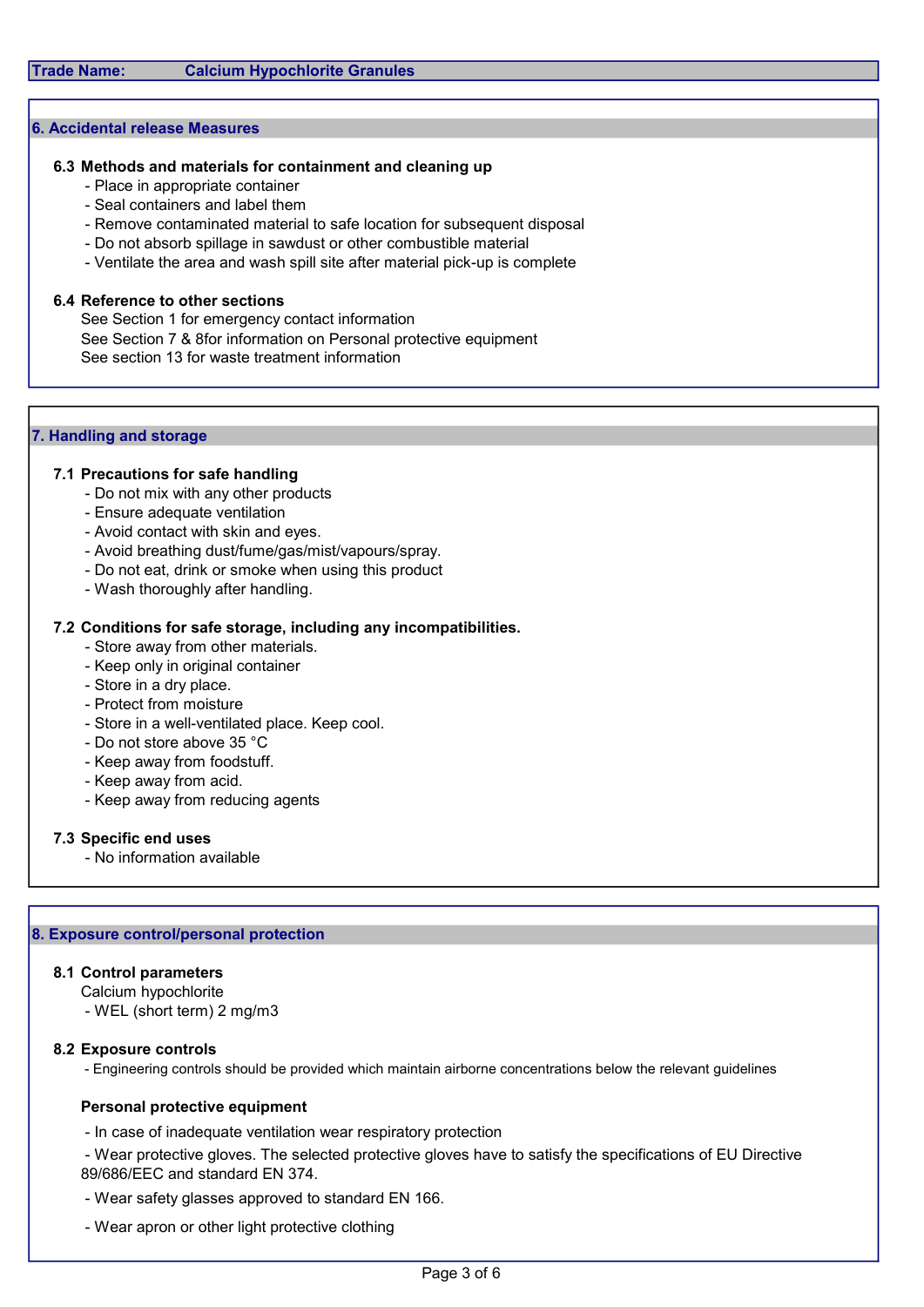#### 9. Physical and chemical properties

## 9.1 Information on basic physical and chemical properties

| Appearance:                                     | white, granules            |  |  |  |  |
|-------------------------------------------------|----------------------------|--|--|--|--|
| Odour:                                          | chlorine                   |  |  |  |  |
| pH 12                                           | pH 12 at 1 % concentration |  |  |  |  |
| Boiling point                                   | Not known                  |  |  |  |  |
| Vapour pressure                                 | Not applicable             |  |  |  |  |
| Vapour density                                  | Not applicable             |  |  |  |  |
| Melting point                                   | 180° C with decomposition  |  |  |  |  |
| Water solubility                                | 217 g/l at 27 °C           |  |  |  |  |
| Specific gravity                                | Not known                  |  |  |  |  |
| Flash point                                     | Not known                  |  |  |  |  |
| Strong oxidising agent                          |                            |  |  |  |  |
| Partition coefficient:n-Octanol/water Not known |                            |  |  |  |  |
| Evaporation rate                                | Not known                  |  |  |  |  |
| Viscosity                                       | Not applicable             |  |  |  |  |
|                                                 |                            |  |  |  |  |

## 9.2 Other Information

- No information available

## 10. Stability and reactivity

## 10.1 Reactivity

- Strong oxidising agent
- Use with other products may release Chlorine

## 10.2 Chemical stability

- Decomposes above 180 °C

## 10.3 Possibility of hazardous reactions

- Contact with acids liberates toxic gas
- Exothermic reaction on heating

## 10.4 Conditions to avoid

- Keep away from heat and moisture
- Prevent ingress of humidity and moisture into container or package. Always close the lid after use.
- Avoid contact with combustible material
- Avoid contact with foodstuffs

## 10.5 Incompatible materials

- Reacts with acids to produce free chlorine
- Incompatible with reducing agents
- Incompatible with metals
- Incompatible with strong oxidizing substances
- Ammonia

## 10.6 Hazardous decomposition products

- Decomposition products may include acidic and toxic gases
- Decomposition products may include oxygen
- Decomposition products may include chlorine
- Decomposition products may include carbonoxides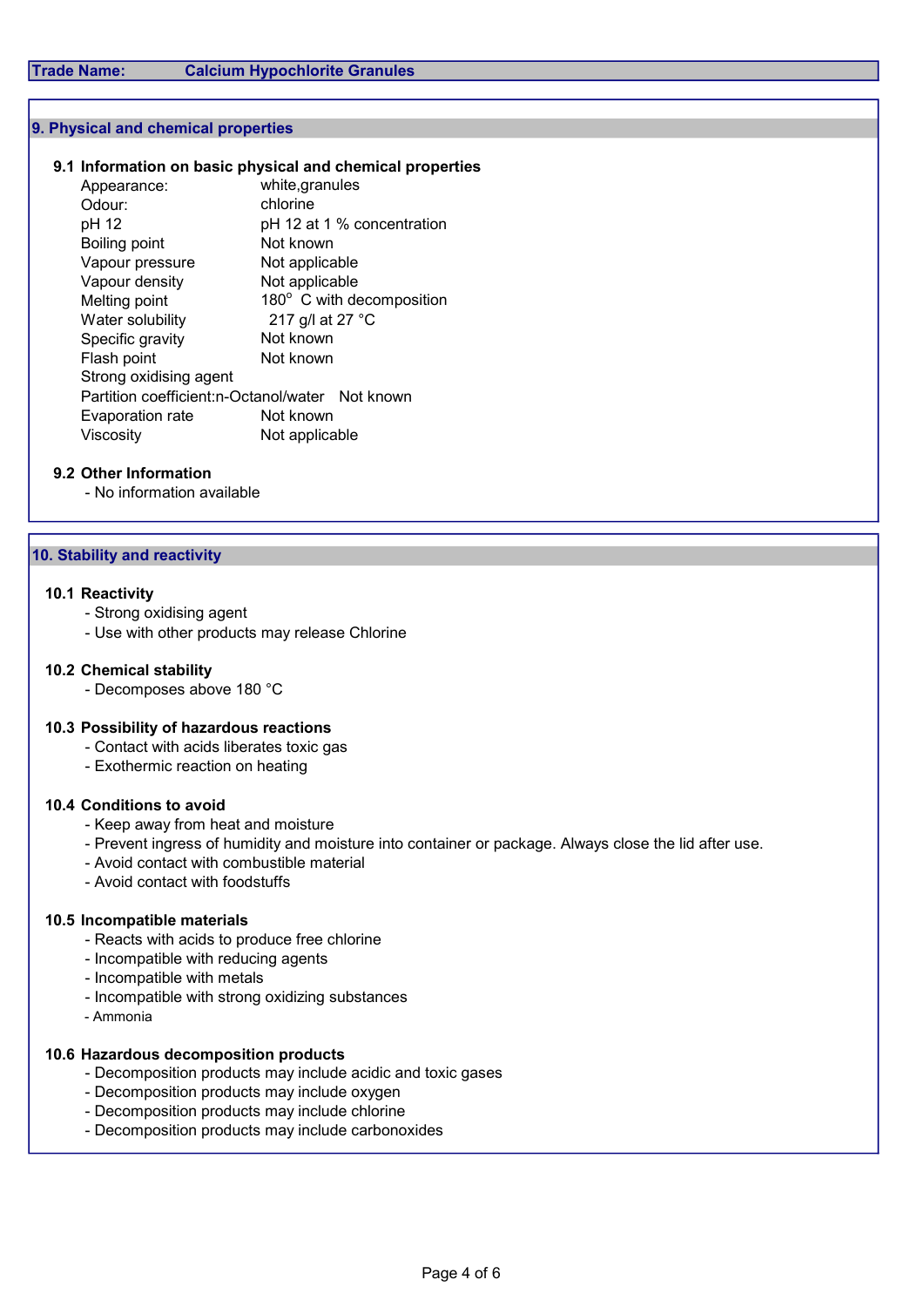Trade Name: Calcium Hypochlorite Granules

## 11. Toxilogical Information

## 11.1 Information on toxilogical effects

- LD50 (oral,rat) 790 mg/kg
- Prolonged skin or eye contact may cause chemical burns

| Inhalation                                                                                         | - May cause respiratory trac tirritation.<br>- Causes delayed pulmonary oedema                                                                              |  |  |  |
|----------------------------------------------------------------------------------------------------|-------------------------------------------------------------------------------------------------------------------------------------------------------------|--|--|--|
| Contact with skin                                                                                  | - Causes blistering of the skin<br>- Causes redness and irritation<br>-Can cause damage to the mucous membranes                                             |  |  |  |
| Contact with eyes                                                                                  | - Causes redness and swelling<br>- Causes burning sensation<br>- Can cause damage to the eyes                                                               |  |  |  |
| Ingestion                                                                                          | - The ingestion of significant quantities may cause burning sensation<br>- The ingestion of significant quantities may cause damage to the digestive system |  |  |  |
| Carcinogenicity - No evidence of carcinogenic effects<br>Teratogenicity - No information available |                                                                                                                                                             |  |  |  |

Mutagenicity - No information available

## 12. Ecological Information

| 12.1 Toxicity | - Very toxic to aquatic life |
|---------------|------------------------------|
|---------------|------------------------------|

- LC50 (bluegillsunfish) 0.088mg/l (96hr)
- LC50 (rainbowtrout) 0.16mg/l (96hr)
- EC50 (Daphniamagna) 0.116mg/l (48hr)

## 12.2 Persistence and degradability

Persistence and degradability - No information available

| 12.3 Bioaccumlative potential              | Bioaccumlative potential - No information available                                                                                                                                                                                                                                                                    |
|--------------------------------------------|------------------------------------------------------------------------------------------------------------------------------------------------------------------------------------------------------------------------------------------------------------------------------------------------------------------------|
| 12.4 Mobility in soil<br>Mobility in soil  | - This substance is poorly absorbed onto soils or sediments<br>- Large volumes may penetrate soil and contaminate groundwater                                                                                                                                                                                          |
| 12.5 Results of PBT and PvB<br>PBT and PvB | - Not a PBT according to REACH Annex XIII                                                                                                                                                                                                                                                                              |
| 12.6 Other adverse effects                 | - Do not allow product to reach ground water, water course or sewage system.<br>- Must not reach sewage water or drainage ditch undiluted or unneutralized.<br>- Danger to drinking water if even extremely small quantities leak into the ground.<br>- May cause long term adverse effects in the aquatic environment |

#### 13. Disposal Considerations

#### 13.1 Waste treatment methods

- Disposal should be in accordance with local,state or national legislation
- Avoid release to the environment
- Do not allow to enter public sewers and water coursest
- This material and/or its container must be disposed of as hazardous waste
- Do not reuse empty containers without commercial cleaning or reconditioning

#### Classification

Waste Codes in accordance with the European Waste catalogue (EWC) are origin-defined. Since this product is used in several industries, no Waste Code can be provided by the supplier. The Waste Code should be determined in arrangement with your waste disposal partner or the responsible authority